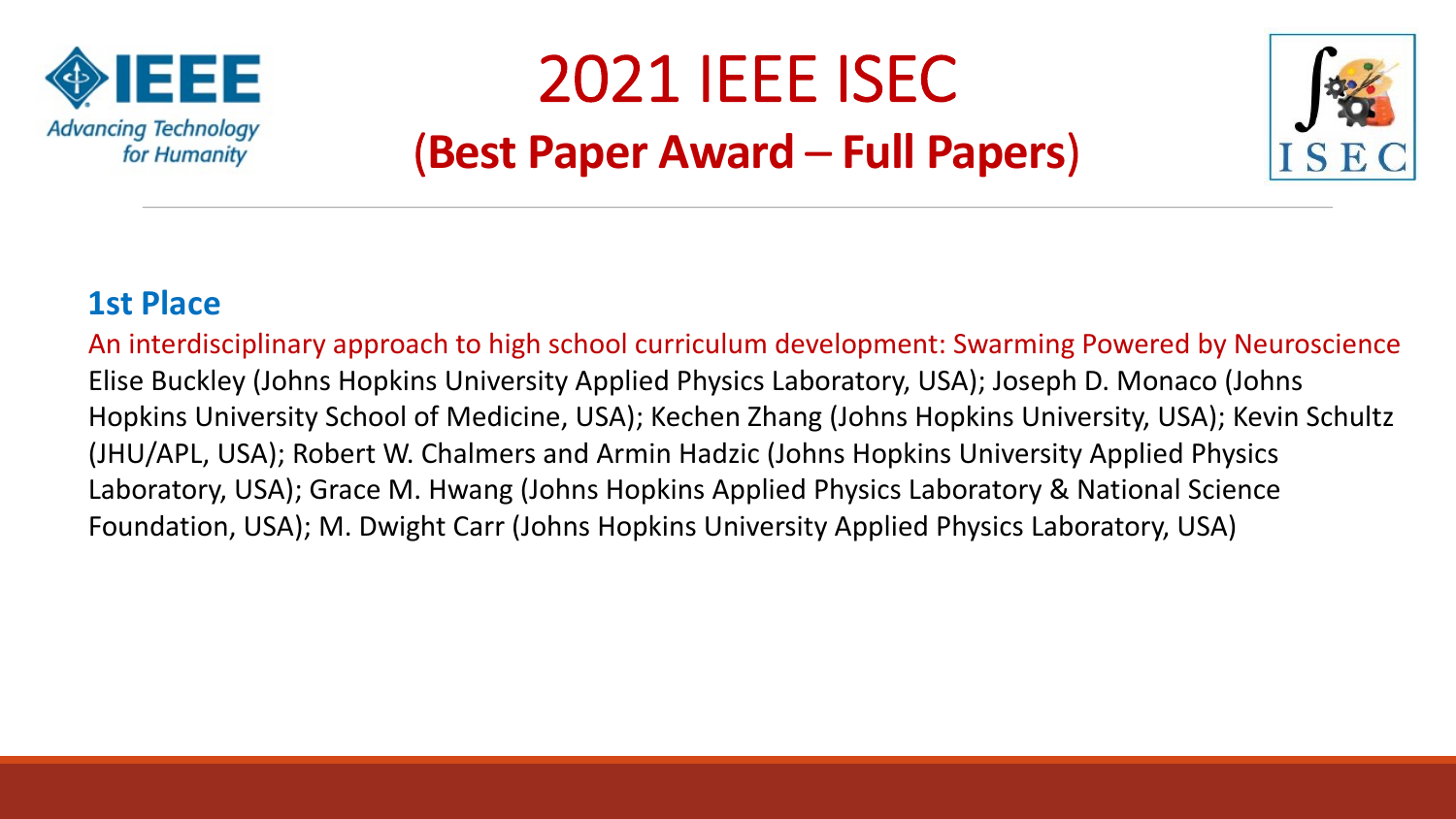

# 2021 IEEE ISEC (**Best Paper Award** – **Full Papers**)



## **2nd Place**

Adapting a STEM Robotics Program to the Covid-19 Pandemic - a validation of the proposal presented at ISEC in 2021

Neville E. Jacobs (IEEE Baltimore Section, USA); Eric V Sudano (Eric V. Sudano System Solutions LLC, USA)

Developing surveillance applications with Raspberry Pi, Django, and cloud services Ravi Rao (Fairleigh Dickinson University)

#### **3rd Place**

Integrating Animation and Game-making in Teaching JavaScript Shuting Xu, Shuhua Lai and Lissa Pollacia (Georgia Gwinnett College, USA)